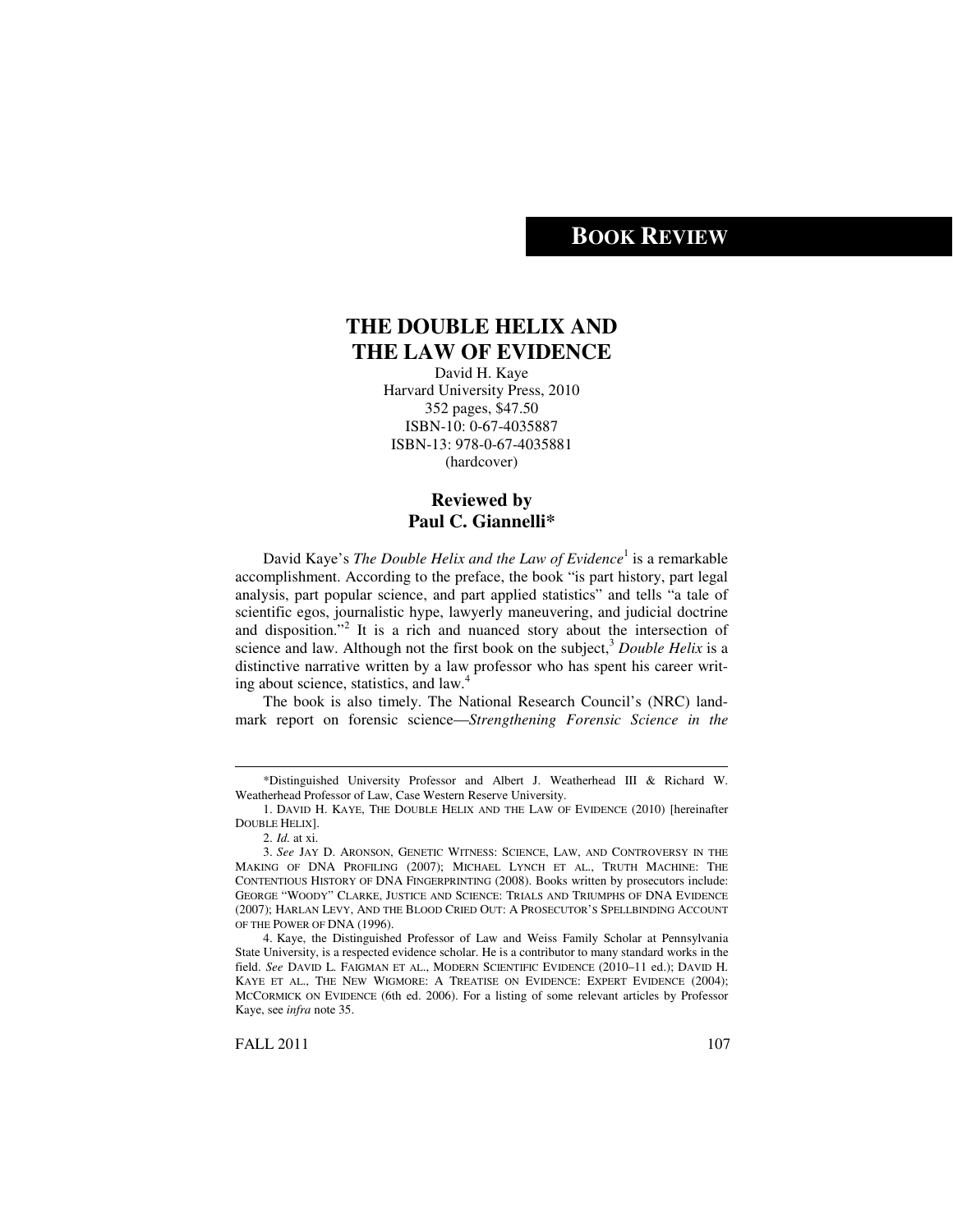*United States: A Path Forward* <sup>5</sup>—elevated deoxyribonucleic acid (DNA) profiling to almost iconic status. After two years of studying fingerprints, handwriting, firearms identification ("ballistics"), and other common forensic techniques, the NRC report concluded that "only nuclear DNA analysis has been rigorously shown to have the capacity to consistently, and with a high degree of certainty, demonstrate a connection between an evidentiary sample and a specific individual or source." 6 Indeed, many commentators have cited DNA evidence as the new gold standard in forensic science, replacing fingerprints in this regard.<sup>7</sup> It is not uncommon to find negative comparisons between DNA profiling and other forensic techniques:

The increased use of DNA analysis, which has undergone extensive validation, has thrown into relief the less firmly credentialed status of other forensic science identification techniques (fingerprints, fiber analysis, hair analysis, ballistics, bite marks, and tool marks). These have not undergone the type of extensive testing and verification that is the hallmark of science elsewhere.<sup>8</sup>

The accolades for DNA evidence are largely justified. As Kaye observes: "Then came DNA evidence. The legal world would never be the same."<sup>9</sup> There is little doubt that forensic DNA profiling has become a powerful instrument for identifying and convicting the guilty.<sup>10</sup> For example, the national DNA database linked Fletcher Worrell to twenty-five rapes, which were committed over a span of thirty years in New York, New Jersey, and Maryland

9. DOUBLE HELIX, *supra* note 1, at 35.

10. *See* COMM. ON DNA FORENSIC SCI.: AN UPDATE, NAT'L RESEARCH COUNCIL OF THE NAT'L ACADS., THE EVALUATION OF FORENSIC DNA EVIDENCE 73 (1996) ("DNA analysis is one of the greatest technical achievements for criminal investigation since the discovery of fingerprints.") [hereinafter 1996 DNA REPORT].

<sup>5.</sup> COMM. ON IDENTIFYING THE NEEDS OF THE FORENSIC SCI. CMTY. ET AL., NAT'L RESEARCH COUNCIL OF THE NAT'L ACADS., STRENGTHENING FORENSIC SCIENCE IN THE UNITED STATES: A PATH FORWARD (2009) [hereinafter NRC REPORT].

<sup>6.</sup> *Id.* at 100.

<sup>7.</sup> *See* Margaret A. Berger, *Expert Testimony in Criminal Proceedings: Questions* Daubert *Does Not Answer*, 33 SETON HALL L. REV. 1125, 1126 (2003) ("DNA profiling . . . is undoubtedly our 'gold standard' of expertise."); Michael Lynch, *God's Signature: DNA Profiling, the New Gold Standard in Forensic Science*, 27 ENDEAVOUR 93 (2003); Joseph L. Peterson & Anna S. Leggett, *The Evolution of Forensic Science: Progress Amid the Pitfalls,* 36 STETSON L. REV. 621, 654 (2007) ("[T]he scientific integrity and reliability of DNA testing have helped DNA replace fingerprinting and made DNA evidence the new 'gold standard' of forensic evidence.").

<sup>8.</sup> Donald Kennedy & Richard A. Merrill, *Assessing Forensic Science*, 20 ISSUES IN SCI. & TECH. 33, 34 (Fall 2003); *see also* Jennifer L. Mnookin, *Fingerprint Evidence in an Age of DNA Profiling*, 67 BROOK. L. REV. 13, 43 (2001) ("One consequence of DNA profiling and its admissibility into court is that it has opened the door to challenging fingerprinting."); Michael J. Saks & Jonathan J. Koehler, *What DNA "Fingerprinting" Can Teach the Law About the Rest of Forensic Science*, 13 CARDOZO L. REV. 361, 372 (1991) ("[F]orensic scientists, like scientists in all other fields, should subject their claims to methodologically rigorous empirical tests. The results of these tests should be published and debated. Until such steps are taken, the strong claims of forensic scientists must be regarded with far more caution than they traditionally have been."); Sandy L. Zabell, *Fingerprint Evidence*, 13 J.L. & POL'Y 143, 143 (2005) ("DNA identification has not only transformed and revolutionized forensic science, it has also created a new set of standards that have raised expectations for forensic science in general.").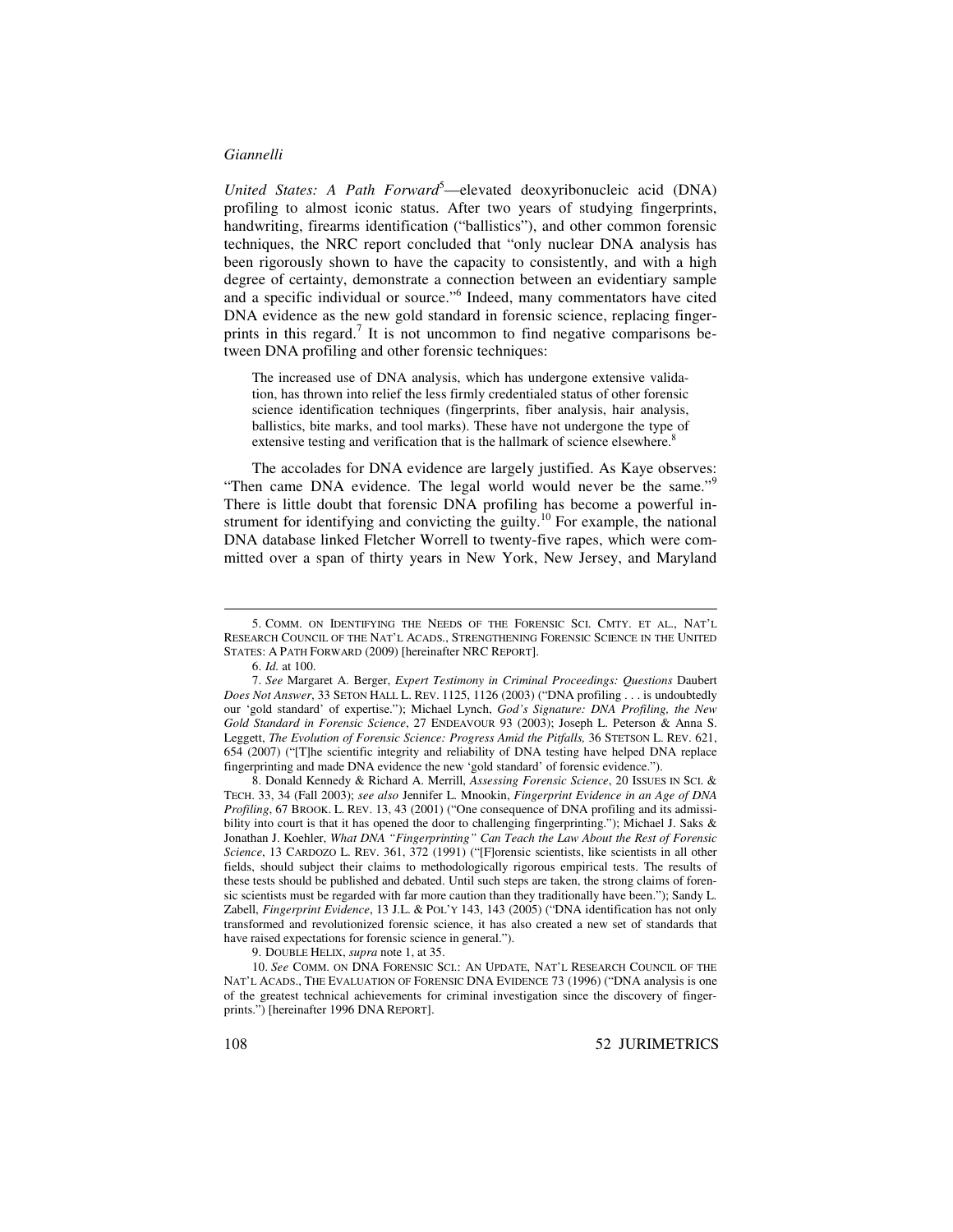(where he was known as the "Silver Springs Rapist").<sup>11</sup> More recently, DNA helped identify the "Grim Sleeper," a serial killer who had stalked Los Angeles for nearly twenty-five years. Law enforcement accomplished this by means of a relatively new procedure, known as familial DNA searching.<sup>12</sup> The exoneration of the innocent through DNA testing is no less impressive. For example, on January 4, 2011, Cornelius Dupree was released from prison after serving thirty years for a rape that he did not commit.<sup>13</sup> According to the Cardozo Law School Innocence Project, 273 convicts have been exonerated through DNA testing, seventeen of whom served time on death row.<sup>14</sup> In 123 of these cases, DNA subsequently led to the arrest of the actual perpetrator.<sup>15</sup>

Nevertheless, even with DNA's remarkable success, some caveats are in order. First, in terms of empirical testing, other forensic disciplines did not set the bar very high. As the NRC report observed: "[S]ome forensic science disciplines are supported by little rigorous systematic research to validate the discipline's basic premises and techniques."<sup>16</sup> Second, the DNA "admissibility wars" were not easily won. Indeed, the transfer of DNA technology into the courtroom was exceptionally contentious and the battle lines ebbed and flowed as new scientific articles and studies were published. It is in describing this process that *Double Helix* makes a major contribution. As an academic lawyer, Kaye explains the legal doctrines (and what he calls legal dispositions) embedded in the DNA story. Given the complexity of the subject, the book's clarity is noteworthy.

13. James C. McKinley Jr., *Texas: DNA Evidence Clears Man After 30 Years*, N.Y. TIMES, Jan. 4, 2011, at A13. Dupree was convicted in 1980 of robbing a couple and then kidnapping and raping the woman. DNA testing of traces of semen exonerated him weeks after he was released on parole after spending around thirty years in prison.

14. *Facts on Post-Conviction DNA Exonerations*, THE INNOCENCE PROJECT, http://www. innocenceproject.org/Content/Facts\_on\_PostConviction\_DNA\_Exonerations.php, (last visited Aug. 15, 2011). The exonerees came from thirty-four states, and the average time of incarceration is thirteen years. Unfortunately, 22% of cases investigated had to be closed because of lost or missing evidence. *Id.*

15. *Id.*

FALL 2011 109

<sup>11.</sup> Julia Preston*, Victim Never Saw the Rapist, but Some Clues Can't Be Hidden*, N.Y. TIMES, April 28, 2005, at B1 (DNA profile evidence derived from a 32-year-old rape kit).

<sup>12.</sup> Editorial, *A Yellow Light to DNA Searches*, N.Y. TIMES, July 12, 2010 (appearing in print on July 13, 2010 at A24). The killer murdered at least ten people, but his profile was not in the DNA database. However, the police got a "close partial match" to Christopher Franklin, who had been imprisoned based on a weapons conviction. A close match meant two things. First, Christopher Franklin was not the Grim Sleeper. Second, a relative of his probably was. The police narrowed the list of possible suspects to Christopher's father, Lonnie Franklin. They then collected a saliva sample taken from a discarded slice of pizza, which matched the samples alleged to belong to the killer.

<sup>16.</sup> NRC REPORT, *supra* note 5, at 22; *see also* Mnookin, *supra* note 8, at 17 ("[F]ingerprints were accepted as an evidentiary tool without a great deal of scrutiny or skepticism" of their underlying assumptions.); D. Michael Risinger et al., *Exorcism of Ignorance as a Proxy For Rational Knowledge: The Lessons of Handwriting Identification "Expertise,"* 137 U. PA. L. REV. 731, 738 (1989) ("Our literature search for empirical evaluation of handwriting identification turned up one primitive and flawed validity study from nearly 50 years ago, one 1973 paper that raises the issue of consistency among examiners but that presents only uncontrolled impressionistic and anecdotal information not qualifying as data in any rigorous sense, and a summary of one study in a 1978 government report. Beyond this, nothing.").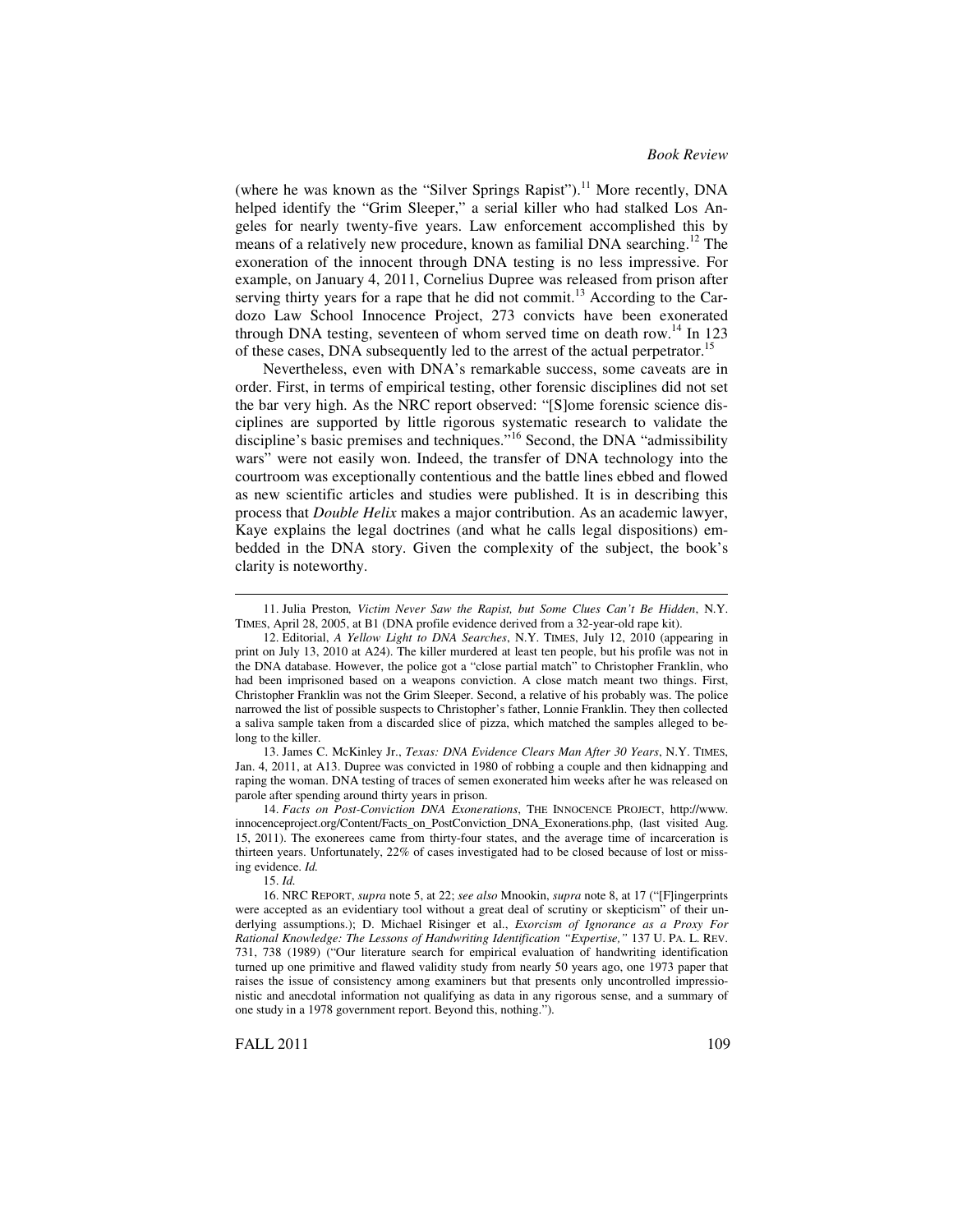### **I. HISTORY OF DNA EVIDENCE**

*Double Helix's* treatment of the judicial history of DNA is comprehensive. After examining Alec Jeffreys' insight recognizing the potential of DNA as a means of identification, Kaye discusses DNA's first use in the Pitchfork case in the United Kingdom, where DNA profiling exonerated the prime suspect and eventually led the police to a double rape-murderer. The various technologies are then described. The initial technique, Restriction Fragment Length Polymorphism (RFLP) analysis by gel electrophoresis, was soon supplanted by Polymerase Chain Reaction (PCR)-based methods involving the DQ-alpha locus, "polymarkers," and the D1S80 locus. These, in turn, were replaced by Short Tandem Repeats (STRs)—the current procedure. In addition to nuclear DNA analysis, courts have admitted evidence based on mitochondrial DNA sequencing. The latter subject is introduced in a fascinating chapter that discusses the identification of the remains of the last Russian Tsar and his family.<sup>17</sup> Other technologies such as low-copy-number STR profiles<sup>18</sup> and Y chromosome STRs<sup>19</sup> are also considered. We are even told of an Australian community that attempted to use DNA testing to enforce its pooper-scooper law, a rather ingenious attempt to catch the miscreants among us.<sup>20</sup>

DNA technology presented the criminal justice system with formidable challenges. Prosecutors introduced new DNA technologies at the trial level as cases litigating the older procedures worked their way through the appellate court system. As Kaye observes:

Within a year or two of the discovery of the polymerase chain reaction as a technique for amplifying DNA fragments, a criminal court was confronted with a PCR-based test for identity. Likewise, it took only two years or so for VNTR-RFLP testing to be brought from the laboratory bench to the judicial bench  $\dots$ <sup>21</sup>

No other technique used in criminal prosecutions rivals DNA. Neutron activation analysis was perhaps the most sophisticated technique introduced prior to DNA profiling, but its impact was limited.<sup>22</sup> The judicial history of spectrographic analysis of speech samples, known as "voiceprints," is somewhat similar to DNA profiling's history in that courts reacted to new reports and publications while addressing admissibility issues,<sup>23</sup> producing numerous "waves" of cases. For different reasons, both activation analysis and voiceprints have been relegated to the "dustbin" of history.<sup>24</sup> Interestingly, like

<sup>17.</sup> DOUBLE HELIX, *supra* note 1, at 218–25.

<sup>18.</sup> *Id.* at 209.

<sup>19.</sup> *Id.*

<sup>20.</sup> *Id.* at 2.

<sup>21.</sup> *Id.* at 243. VNTR stands for variable number tandem repeat.

<sup>22.</sup> *See* 1 PAUL C. GIANNELLI & EDWARD J. IMWINKELRIED, SCIENTIFIC EVIDENCE 603–18 (4th ed. 2007) (discussing the legal history of activation analysis).

<sup>23.</sup> *Id.* at 571–602 (discussing the legal history of voiceprints).

<sup>24.</sup> An NRC report calling for more empirical research on voiceprints led to its diminished use in criminal cases. *See* COMM. ON THE EVALUATION OF SOUND SPECTROGRAMS, NAT'L RESEARCH COUNCIL OF THE NAT'L ACADS., ON THE THEORY AND PRACTICE OF VOICE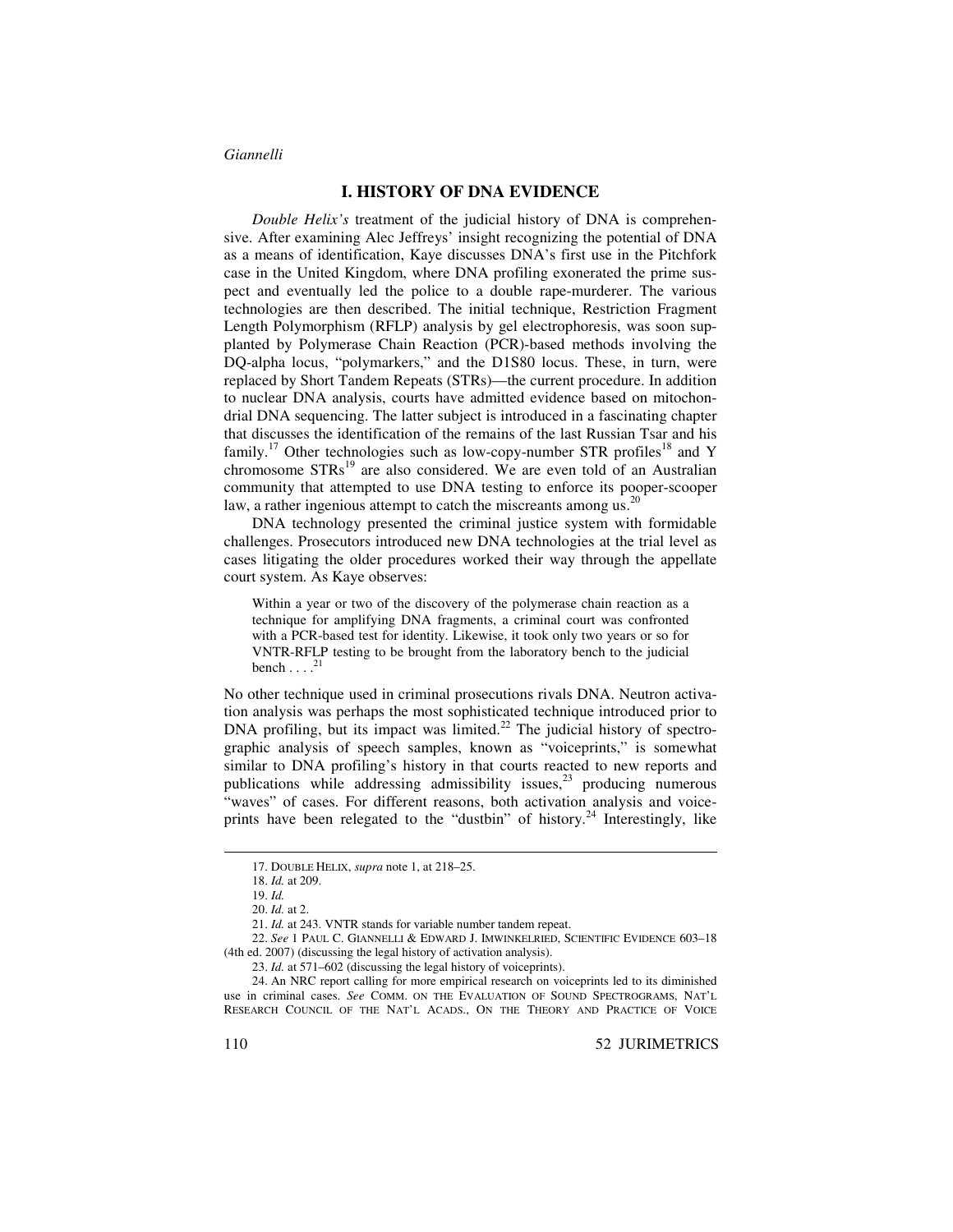DNA, both arrived with much hyperbole—the former was labeled a "nuclear fingerprint"<sup>25</sup> and the latter contained an unwarranted comparison to fingerprints in its very name. 26

## **II. THE DNA WARS**

*Double Helix* also covers the major controversies, such as *People v. Castro* <sup>27</sup>—the 1989 case in which DNA evidence was first successfully challenged.<sup>28</sup> In an unusual occurrence, the prosecution and defense experts met without the attorneys and issued a joint statement, including the following: "'[T]he DNA data in this case are not scientifically reliable enough to support the assertion that the samples . . . do or do not match. If this data were submitted to a peer-reviewed journal in support of a conclusion, they would not be accepted. Further experimentation would be required.'" <sup>29</sup> *Castro* also highlighted a different issue. Eric Lander, a prominent molecular biologist, who became enmeshed in the *Castro* case, wrote: "At present, forensic science is virtually unregulated—with the paradoxical result that clinical laboratories must meet higher standards to be allowed to diagnose strep throat than forensic labs must meet to put a defendant on death row."<sup>30</sup> Even today, only a few states require their crime laboratories to be accredited. The initial skirmishes over laboratory protocols quickly metamorphosed into fights over statistical

IDENTIFICATION 2 (1979) ("[A]t present the assumption [underlying the technique] is not adequately supported by scientific theory and data. Viewpoints about probable errors in identification decisions at present result mainly from various professional judgments and fragmentary experimental results rather than from objective data representative of results in forensic applications.").

Neutron activation analysis (NAA) has a different history. Its use in hair analysis was discredited, while its use in gunshot residue testing was supplanted by other techniques, ones that did not require a research reactor and the accompanying problem of nuclear waste disposal. GIANNELLI & IMWINKELRIED, *supra* note 22, at 603–18.

<sup>25.</sup> *See* State v. Coolidge, 260 A.2d 547, 560 (N.H. 1969) (NAA of hair "not presented as being 'as infallible as that of fingerprints'"), *rev'd on other grounds,* 403 U.S. 443 (1971); Dennis S. Karjala, Comment, *The Evidentiary Uses of Neutron Activation Analysis*, 59 CAL. L. REV. 997, 1021 (1971) (fingerprints "differ in a fundamental way from a comparison of the results of an NAA measurement"); *id.* at 1029 (phrase "nuclear fingerprint" is "quite misleading").

<sup>26.</sup> *See* United States v. Baller, 519 F.2d 463, 465 n.1 (4th Cir. 1975) ("The use of the term 'voiceprint,' with its overtones of 'fingerprint,' gives voice spectrographic identification an aura of absolute certainty and accuracy which is neither justified by the facts nor claimed by experts in the field. While the district court's instructions in this case counteracted this effect, we believe that it is better to avoid using 'voiceprint' in favor of a more neutral term, such as 'spectrogram,' whenever possible.").

<sup>27.</sup> 545 N.Y.S.2d 985 (Sup. Ct. 1989). The court wrote: "In a piercing attack upon each molecule of evidence presented, the defense was successful in demonstrating to this court that the testing laboratory failed in its responsibility to perform the accepted scientific techniques and experiments." *Id.* at 996. *Castro* involved a fourteen-week evidentiary hearing with a 5000-page transcript. DOUBLE HELIX, *supra* note 1, at 67.

<sup>28.</sup> *See generally* Jennifer L. Mnookin, People v. Castro: *Challenging the Forensic Use of DNA Evidence*, *in* EVIDENCE STORIES 207 (Richard Lempert ed., 2006) (discussing the impact of the *Castro* case on evidence law).

<sup>29.</sup> Eric S. Lander, *DNA Fingerprinting On Trial*, 339 NATURE 501, 504 (1989). 30. *Id.* at 505.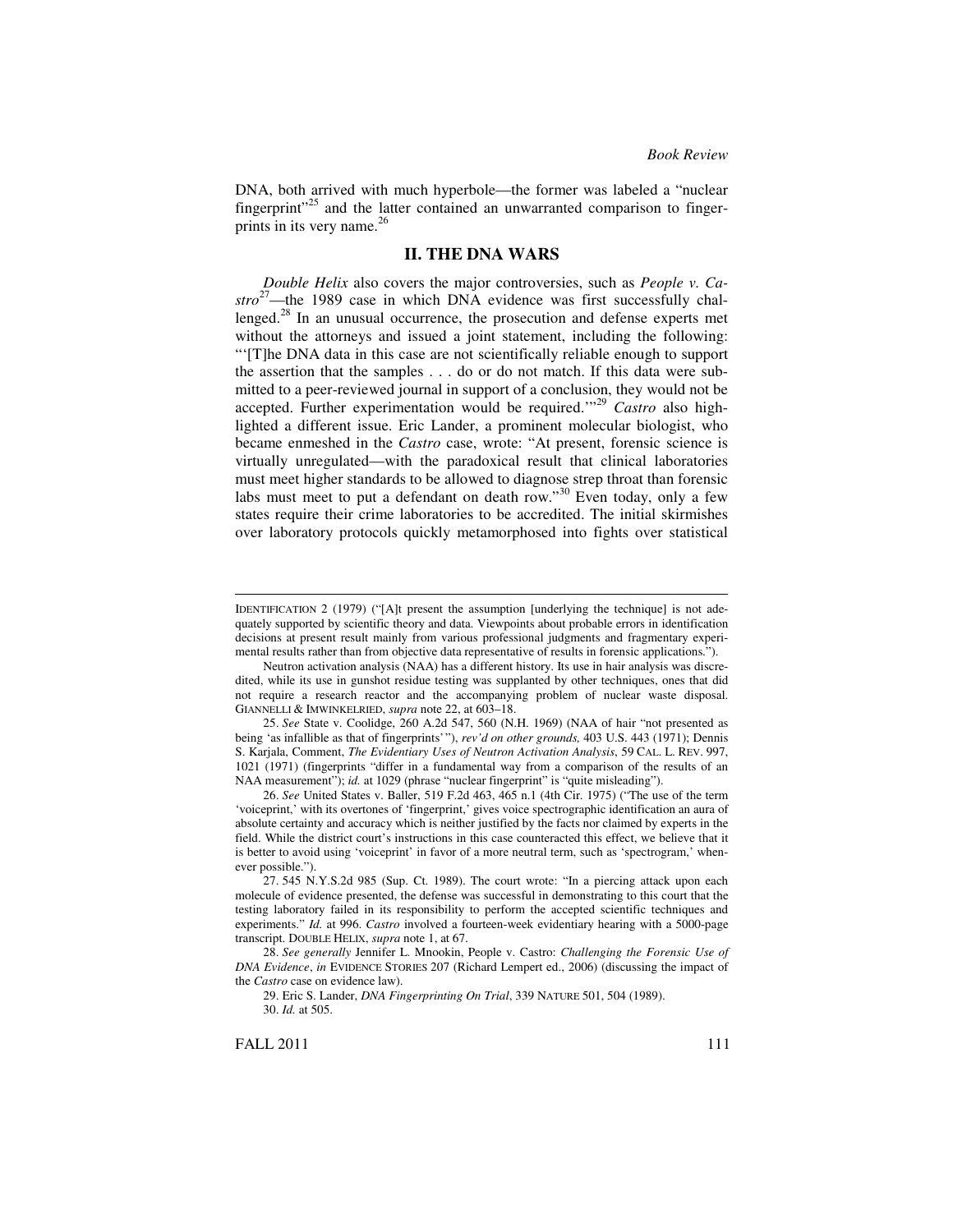interpretation and population genetics. The main event was *United States v. Yee*,<sup>31</sup> in which top scientists lined up on both sides of the issue.

The early controversies led to the first NRC report on  $DNA$ ,<sup>32</sup> which instead of settling issues provoked its own firestorm. The controversy centered on a proposal (the ceiling principle) that was offered to resolve the statistical issues surrounding DNA testimony. When this was attacked, a second report followed.<sup>33</sup> Along the way, Kaye explains the arguments for choosing a racial database and addresses concerns about including lab error rate along with the random match probability whenever DNA testimony is presented to a jury. He also examines the O.J. Simpson debacle.<sup>34</sup>

## **III. BALANCED PRESENTATION**

There is little question that Kaye has the background to write on the DNA evidence. He has published numerous important articles on the subject<sup>35</sup> and has sometimes participated in the history that he recounts. He served as a member of the NRC committee that issued the second DNA report,<sup>36</sup> and he subsequently prepared reports for the National Commission on the Future of DNA Evidence,<sup>37</sup> which was appointed by former Attorney General Janet Reno. In writing *Double Helix*, Kaye's challenge was to be as balanced as possible in documenting the contentious history of DNA evidence. He does a good job on this score, although "balance" is often in the eye of the beholder. Kaye's narrative falls between several other texts on the subject. For example, after outlining the "deeply problematic technology" involved when DNA evidence was first introduced, Professor Aronson wrote:

It took a dedicated group of defense lawyers using the mechanisms provided by the American legal system—expert witnesses, discovery, and crossexamination—to bring these deficiencies to light. As a result of defense challenges, scientists were forced to go back to their laboratories and profes-

<sup>31.</sup> 134 F.R.D. 161 (N.D. Ohio 1991), *aff'd sub nom.* United States v. Bonds, 12 F.3d 540 (6th Cir. 1993).

<sup>32.</sup> COMM. ON DNA TECHNOLOGY IN FORENSIC SCI., NAT'L RESEARCH COUNCIL OF THE NAT'L ACADS., DNA TECHNOLOGY IN FORENSIC SCIENCE (1992) [hereinafter 1992 DNA REPORT].

<sup>33.</sup> *See* 1996 DNA REPORT, *supra* note 10.

<sup>34.</sup> *See* DOUBLE HELIX, *supra* note 1, at 142.

<sup>35.</sup> *See, e.g.,* David Kaye & George Sensabaugh, *Reference Guide on DNA Identification Evidence*, *in* REFERENCE MANUAL ON SCIENTIFIC EVIDENCE 129 (3d ed. 2011); Edward J. Imwinkelried & D.H. Kaye, *DNA Typing: Emerging or Neglected Issues*, 76 WASH. L. REV. 413 (2001); David H. Kaye, *Trawling DNA Databases for Partial Matches: What is the FBI Afraid of?,* 19 CORNELL J.L. & PUB. POLY 145 (2009); D.H. Kaye, *The Constitutionality of DNA Sampling on Arrest*, 10 CORNELL J. L. & PUB. POL'Y 455 (2001); D.H. Kaye & Michael E. Smith, *DNA Identification Databases: Legality, Legitimacy, and the Case for Population-Wide Coverage*, 2003 WIS. L. REV. 413; George Sensabaugh & D.H. Kaye, *Non-Human DNA Evidence*, 39 JURIMETRICS J. 1, 2–3 (1998) (Non-human DNA has proved useful in litigation "ranging from homicide prosecutions to patent infringement litigation, with organisms as diverse as household pets, livestock, wild animals, insects, plants, bacteria, and viruses.").

<sup>36.</sup> 1996 DNA REPORT, *supra* note 10.

<sup>37.</sup> *See* DOUBLE HELIX, *supra* note 1, at 186.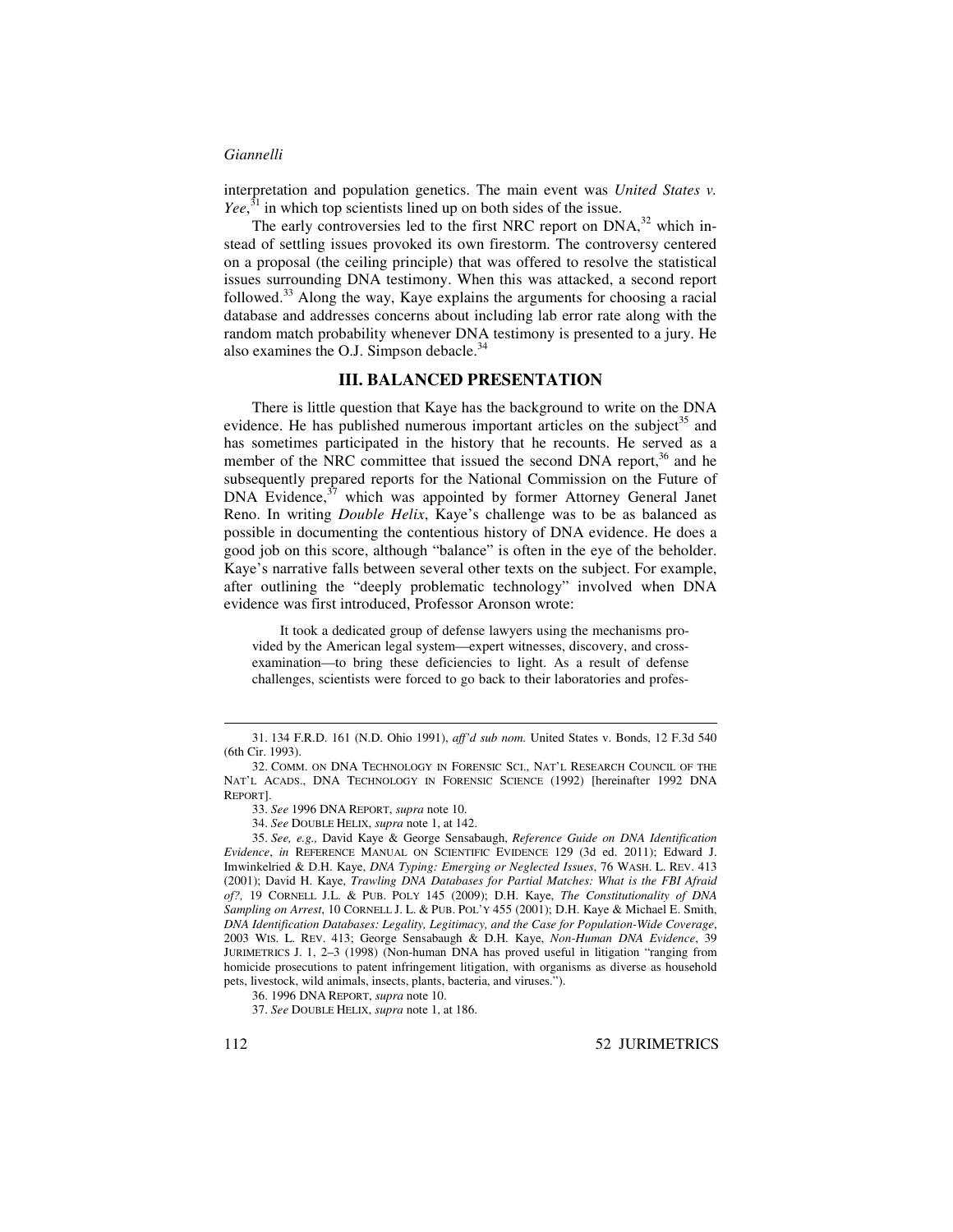sional societies to develop more robust methods and protocols, better quality control mechanisms, and more effective, inclusive peer review systems. 38

Although there is ample support for recognizing the significant contributions of defense attorneys, few prosecutors would accept this characterization of the DNA wars. Not surprisingly, they claim a far more critical role for their pro $fession<sup>39</sup>$ —and justly so.

Striking the "right balance" does not mean Kaye is shy about offering his own opinions. In this regard, his critique is often searing. In dealing with the phrase "reasonable scientific certainty," he writes:

The reasonable-degree-of-scientific-certainty language almost certainly was drafted by the lawyers. Scientists have no use for this phrase (outside the courtroom). Indeed, "a reasonable degree of scientific certainty" is not a defined concept in scientific disciplines or even in law. . . . It is legal mumbo jumbo . . . . [E]xperts want to (or are induced to) incant not only "medical certainty" but also "clinical certainty," "psychological certainty," "psychiatric certainty," "engineering certainty," "architectural certainty," "ballistic certainty," "professional certainty," and even "forensic certainty" and "legal certainty." 40

In commenting on proficiency testing, Kaye recognizes that "[i]n some areas of forensic science, the rigor of the proficiency testing programs is dubious."<sup>41</sup> He also chides the Federal Bureau of Investigation (FBI) for producing a random-match probability in a fingerprint case that was "absurdly estimated"<sup>42</sup> and says that "historically, statistical analysis of forensic evidence has not been the FBI's strong suit."<sup>43</sup> Courts are taken to task for overreacting to the risk that statistics will lead juries astray: In experiments, "jurors typically underestimate the impact of the evidence as compared with the effect prescribed by probability theory, and they are not overwhelmed by the statistics for the trace evidence." 44 In still another passage, he notes that courts sometimes issue "disturbingly shallow opinions"<sup>45</sup> and describes a judge's order limiting the number of hair samples that could be taken from O.J. Simpson as "surreal."<sup>46</sup>

## **IV. SCIENCE VS. POLICY**

In describing the myriad of controversies, Kaye elucidates the policy debates. Indeed, his repeated attempts to separate science and policy issues is one of the book's virtues. <sup>47</sup> He criticizes the first NRC report for concluding

<sup>38.</sup> ARONSON, *supra* note 3, at 3–4. I should add that Aronson wrote a fine book.

<sup>39.</sup> *See* CLARKE, *supra* note 3; LEVY, *supra* note 3.

<sup>40.</sup> DOUBLE HELIX, *supra* note 1, at 82 (citations omitted).

<sup>41.</sup> *Id.* at 165.

<sup>42.</sup> *Id*. at 52.

<sup>43.</sup> *Id* at 236.

<sup>44.</sup> *Id*. at 31.

<sup>45.</sup> *Id*. at 184.

<sup>46.</sup> *Id.* at 230.

<sup>47.</sup> *See, e.g., id.* at 111 ("But how to present to a jury valid scientific evidence of a match is a legal rather than a scientific issue falling far outside the domain of the general-acceptance test and the fields of statistics and population genetics.").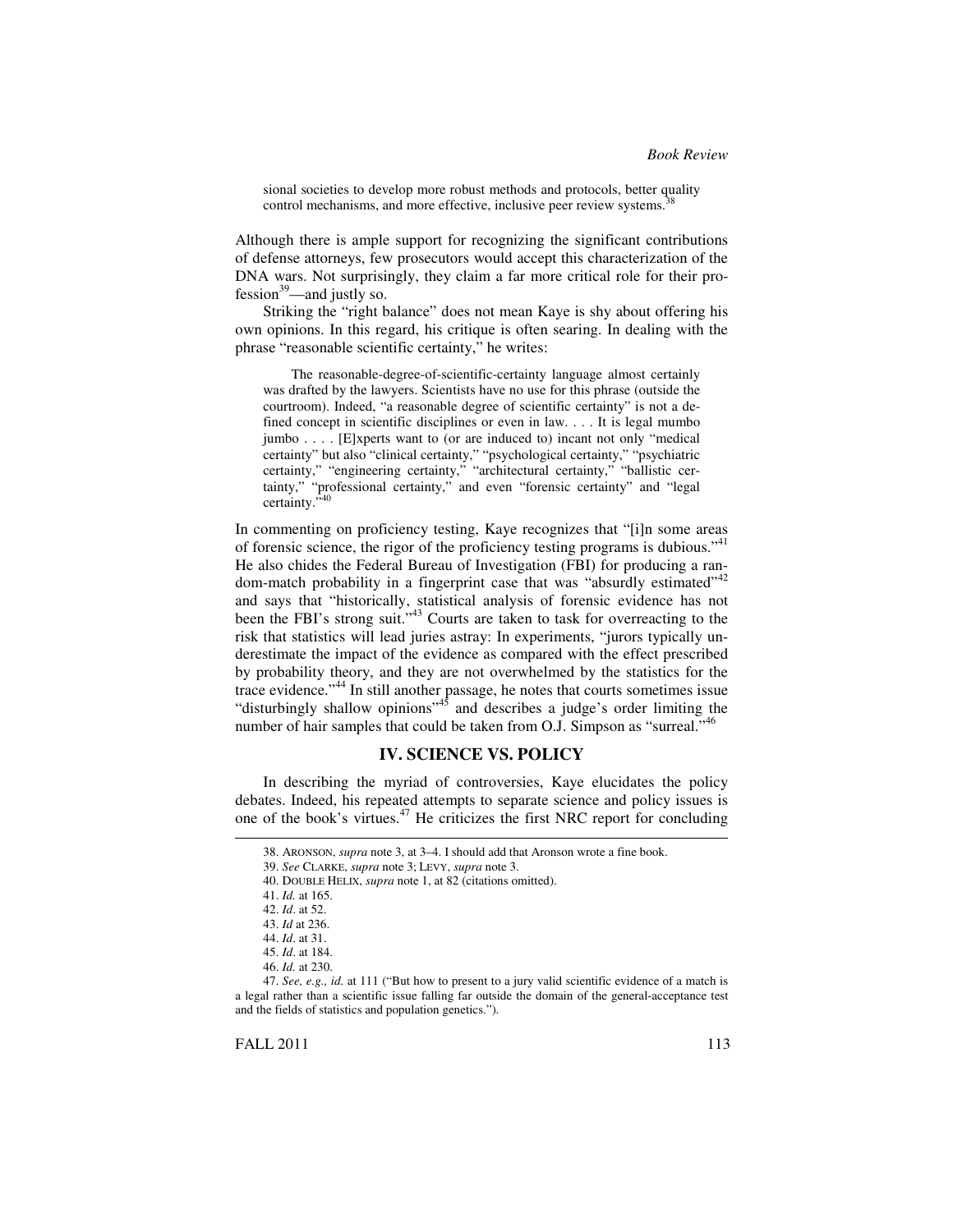that statistics should always be required when presenting DNA evidence in court. According to that report: "To say that two patterns match, without providing any scientifically valid estimate (or, at least, an upper bound) of the frequency with which such matches might occur by chance, is meaningless."<sup>48</sup> This is quite an overstatement. There are, of course, dangers associated with the term "match," 49 but as Kaye observes, "[t]he issue is not one of scientific practice but of legal policy. As a legal matter, a completely unexplained statement of a 'match' should be inadmissible because it is too cryptic to be weighed fairly by the jury."<sup>50</sup>

In another passage, Kaye addresses "deracialized" statistics. He notes that there are "scientifically defensible ways" to avoid racial population frequencies but then adds: "The rules of evidence should allow these 'decracialized' statistics to be used, but neither evidence doctrine nor scientific knowledge dictates that this be done."<sup>51</sup>

## **V. DEFENSE EXPERTS**

Much of the last chapter in *Double Helix* ("Learning from DNA") focuses on expert witnesses. Kaye notes the adversary system's distorting effect due to party selection of experts and criticizes several defense experts for continuing to testify when some scientific issues had been resolved against their positions.<sup>52</sup> I think the role of the FBI Laboratory, the dominant actor in the DNA wars, is somewhat neglected in this chapter. I have argued elsewhere that the DNA disputes may have been settled sooner if the FBI Laboratory had disclosed far more data. <sup>53</sup> *Double Helix* provides further support for this thesis. Early in the book, Kaye mentions that a noted expert "pored over databases supplied by the FBI and Lifecodes [a commercial forensic DNA-testing outfit]."<sup>54</sup> This research effort refuted population-structure claims. But the FBI selected which experts would have access to its data, refusing "to make its database public."<sup>55</sup> Moreover, some of its research was "unpublished" at the time it was used in court. 56 I would argue that the FBI's conduct dwarfs that of the defense experts.

<sup>48.</sup> 1992 DNA REPORT, *supra* note 32, at 74.

<sup>49.</sup> The NRC report on forensic science voiced concern about the use of terms such as "match," "consistent with," "identical," "similar in all respects tested," and "cannot be excluded as the source of." These terms can have "a profound effect on how the trier of fact in a criminal or civil matter perceives and evaluates scientific evidence." NRC REPORT, *supra* note 5, at 21.

<sup>50.</sup> DOUBLE HELIX, *supra* note 1, at 110. *See also* State v. Tester, 968 A.2d 895, 902 (Vt. 2009) (ruling that evidence of DNA matches with no probability statistics is not helpful and is misleading).

<sup>51.</sup> DOUBLE HELIX, *supra* note 1, at 197.

<sup>52.</sup> *Id.* at 245–46.

<sup>53.</sup> Paul C. Giannelli, Daubert *and Forensic Science: The Pitfalls of Law Enforcement Control of Scientific Research*, 2011 U. ILL. L. REV. 53, 77 ("[I]f the FBI had made its data publicly available, research scientists could have analyzed it, published their conclusions in peerreview journals, and the debate would have been fought out in public, probably saving the taxpayers money in the long run.").

<sup>54.</sup> DOUBLE HELIX, *supra* note 1, at 120.

<sup>55.</sup> *Id.* at 94.

<sup>56.</sup> *Id.* at 93.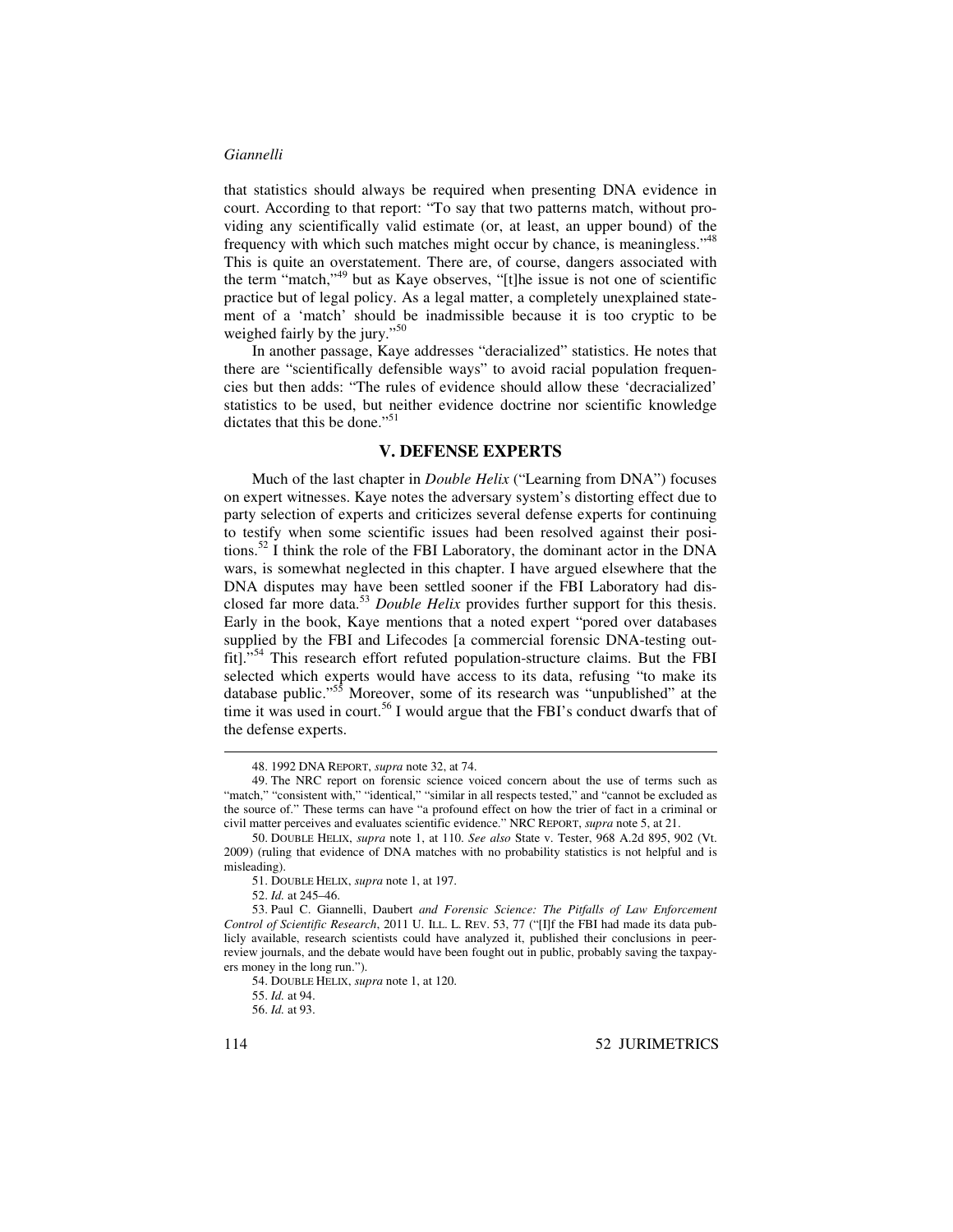In another passage, Kaye mentions the proposal in the NRC's 2009 forensic science report<sup>57</sup> recommending the creation of a National Institute of Forensic Science.<sup>58</sup> Such an institute, in his view, "might be able to identify and address emerging technological issues more nimbly and expeditiously than the current procedure."<sup>59</sup> I agree. Unfortunately, the Department of Justice does not. Its position is that there is no need for any new bureaucracies<sup>60</sup>—at least, ones that they do not control. Yet, the NRC report made it clear that the current structure is unacceptable, noting that some federal entities (that is, the FBI Lab and the National Institute of Justice) are "too wedded" to the status quo and "have failed to pursue a rigorous research agenda to confirm the evidentiary reliability of methodologies used in a number of forensic science disciplines."<sup>61</sup> As a result, these "agencies are not good candidates to oversee the overhaul of the forensic science community." $\delta^2$  In sum, these federal entities did not learn the lessons from the DNA wars.

*Double Helix* is a tour de force, a must-read for anyone interested in evidence law or forensic science. The DNA story, however, is far from over. A number of legal issues remain to be addressed,<sup>63</sup> including some concerning race.<sup>64</sup> The advent of familial DNA testing has arrived,<sup>65</sup> a procedure that raises significant privacy issues.<sup>66</sup> A database of convicted felons is one thing,

**and diamo** 

64. *See, e.g.*, Dov Fox, *The Second Generation of Racial Profiling*, 38 AM. J. CRIM. L. 49, 79 (2010) ("[A] totality-of-the-evidence approach to the use of DNA phenotyping evidence would put pressure on the narrow tailoring requirement that the state use race-neutral alternatives when possible."); Jonathan Kahn, *Race, Genes, and Justice: A Call to Reform the Presentation of Forensic DNA Evidence in Criminal Trials*, 74 BROOK. L. REV. 325, 374–75 (2009) ("Racespecific [random match probabilities] provide little or no relevant information to finders of fact. They present a significant danger of unfairly prejudicing deliberations through the gratuitous association of race with genetics and violent crime.").

65. *See supra* text accompanying note 12.

66. *See, e.g.,* SHELDON KRIMSKY & TANIA SIMONCELLI, GENETIC JUSTICE: DNA DATA BANKS, CRIMINAL INVESTIGATIONS, AND CIVIL LIBERTIES (2011); Erin Murphy, *Relative Doubt:*

<sup>57.</sup> NRC REPORT, *supra* note 5.

<sup>58.</sup> *Id.* at 256.

<sup>59.</sup> *Id.*

<sup>60.</sup> *See* Paul C. Giannelli, Symposium, *Independent Crime Laboratories: The Problem of Motivational and Cognitive Bias*, 2010 UTAH L. REV. 247, 249 n.18.

<sup>61.</sup> NRC REPORT, *supra* note 5, at 18.

<sup>62.</sup> *Id.*

<sup>63.</sup> *E.g.,* People v. Bennett, 199 P.3d 535, 569 (Cal. 2009) (holding that the tactic of asking a defense expert whether sufficient biological evidence remained for retesting was not improper). The issue is addressed in Rockne P. Harmon & Edward J. Imwinkelried, *The Admissibility of Evidence of the Accused's Opportunity to Retest Physical Evidence in Criminal Cases*, 37 NEW ENG. J. ON CRIM. & CIV. CONFINEMENT 3, 29 (2011) ("If the trend continues toward the view that it is permissible for prosecutors to adduce testimony that the physical evidence analyzed by prosecution experts was available for defense retesting, that ruling will have an immediate impact on many of the participants in the criminal justice system."). *See also* Erin Murphy, Symposium, *The Art in the Science of DNA: A Layperson's Guide to the Subjectivity Inherent in Forensic DNA Typing*, 58 EMORY L.J. 489, 512 (2008) ("Good inculpatory DNA methods . . . entail significant exercises of discretion on the part of forensic analysts, and whenever there is discretion there is always the heightened risk of error or mistake.").